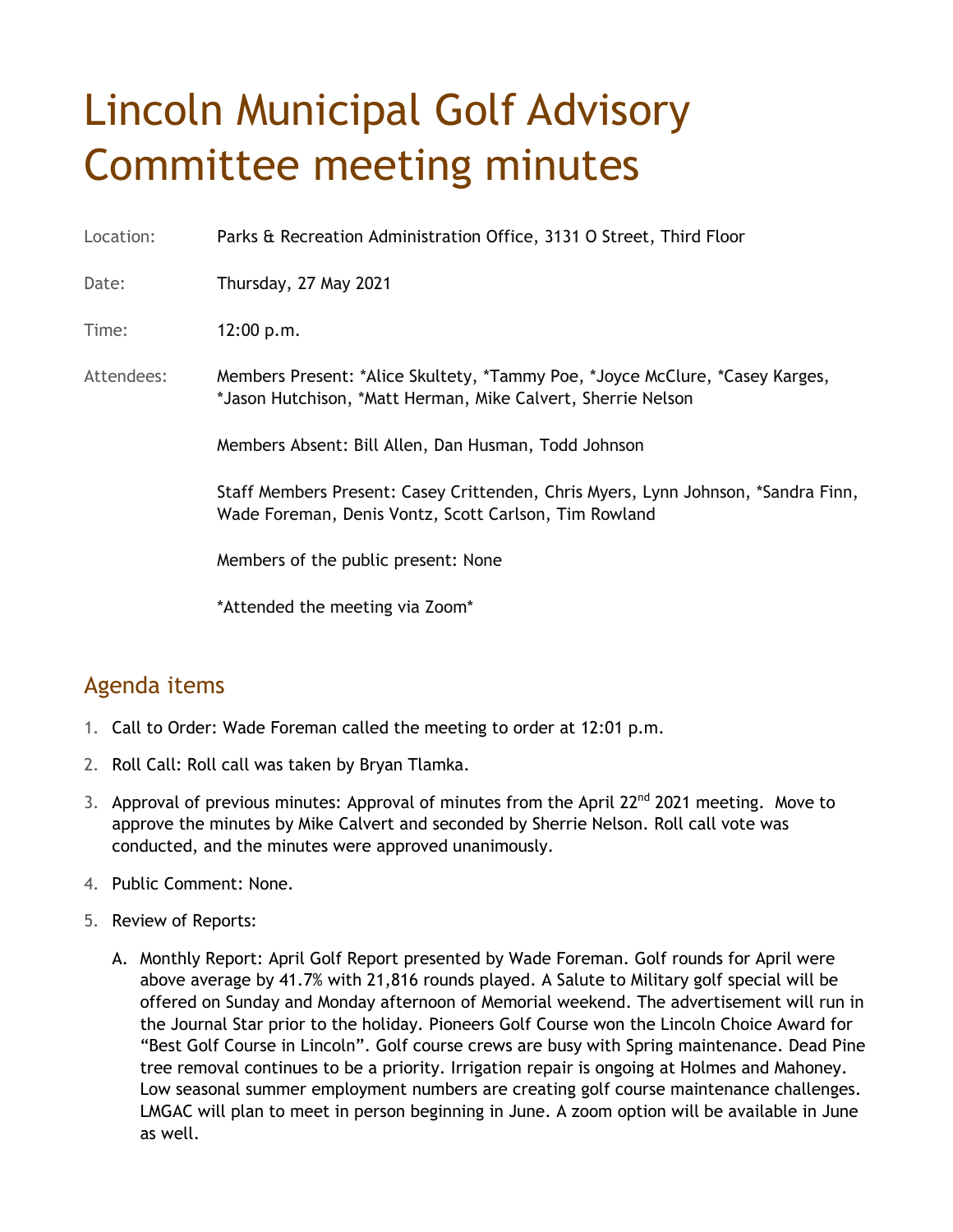- B. Player Development Update: The Spring sessions are ending this week. The total number of junior golfers participating in a Spring session was 192 & the number of adults participating in a learning class was 36. Summer registration continues and classes will begin the first week of June.
- C. Capital Improvements Update: The Purchasing Department has listed the bid for irrigation at Pioneers. The bid will close at the end of May.
- D. Monthly Rounds: Presented by Wade Foreman. April target rounds were 15,401. April golf rounds exceeded expectations and totaled 21,816 rounds played. May target rounds were 23,424. Over 25,000 rounds have been played as of May 26, 2021.

Financial: Presented by Wade Foreman. March 2021 profit was \$97,337.93 with the Year to date (YTD) profit (loss) through March totaling (\$310,261.18). April revenue data is missing and will be accounted for in the May report. April 2021 profit was \$19,390.79 with the Year to date (YTD) profit (loss) through April totaling (\$291,170.39). Miscellaneous revenue has exceeded totals recorded in previous years. This is unapplied revenue that will later be applied to appropriate accounts.

Total Capital Improvement Project (CIP) balance on 30 April 2021 was \$429,628.53.

- 6. Golf Organizations Update:
	- A. Lincoln Municipal Golf Association: Presented by Mike Calvert. The LMGA has 87 participants at their most recent. The next event will be June  $12<sup>th</sup>$  at Highlands. LMGA memberships currently stands at 368.
	- B. Lincoln Women's Municipal Golf Association: Presented by Joyce McClure. LWMGA membership currently stands at 110. Daily play is going well. The next event will be June  $5<sup>th</sup>$ at Pioneers. Upcoming events include a city tournament at Pioneers and Highlands Golf Courses.
	- C. Lincoln Senior Golf League: No updates to report.
- 7. Old Business: Staff and board members reviewed the Pioneers Golf Course fairway map and irrigation timelines. Posters will be placed at city golf courses to educate the public about the projects.
- 8. New Business:
	- A. The partnership between UNL Turfgrass and Jim Ager Golf Course will be suspended for the time being. There are currently not any UNL graduate students that are interested in interning at Jim Ager Golf Course.
	- B. Lincoln City Golf would like to establish a Golf "Reserve Fund". The fund is a financially responsible approach to the long-term success of the enterprise business. Lincoln Parks and Recreation has consulted with the City of Lincoln Finance Department to come up with the following guidelines:
		- a. 60 days of cash reserve for operating expenses that will total \$708,333.
		- b. 125% of annual debt payments estimated to be \$206,250.